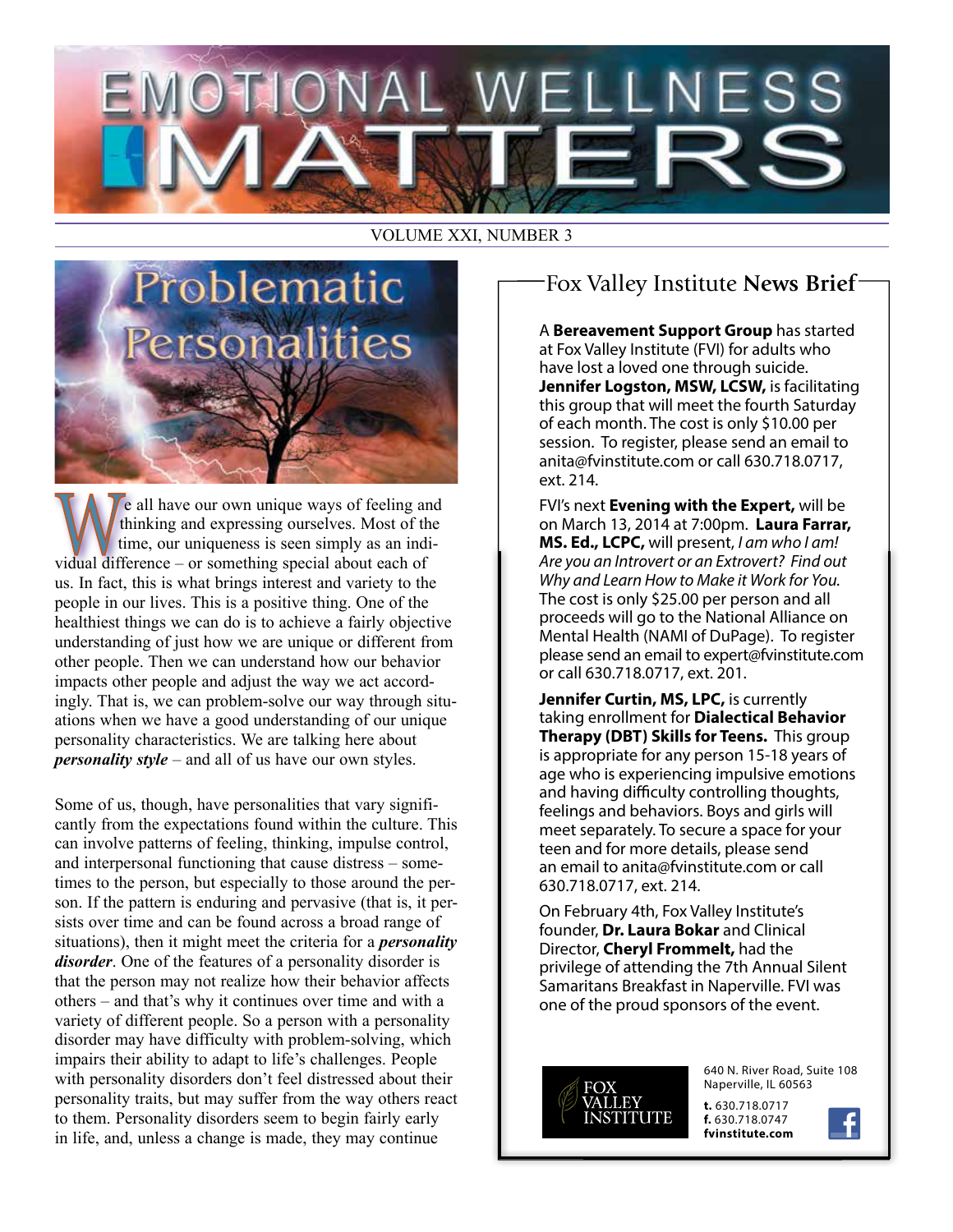on through the person's adulthood. It is important to realize that the behavior of those with personality disorders may have served a positive function at one point in the person's life – but now those behaviors are an ingrained part of the personality (although they no longer serve the person well). They actually work against the person's ability to adapt.

Professional therapists help people to address a number of problems in everyday living, such as mood and thinking disorders, anxiety, impulse control problems or addictive behavior. Personality disorders fall into their own category, however. That is, personality disorders may, or may not, be related to these more traditional areas of treatment. For example, a person suffering from depression may, or may not, also have a personality disorder. Fortunately, there is help for people suffering from personality disorders, as well as their families, work colleagues and close friends. In most cases, people who suffer from a personality disorder can learn to make changes in the behavior that causes distress. It's not really feasible to say that therapists can "cure" a personality, but they can help the person learn to manage life's details and responsibilities better.

*A Word of Warning:* Read the following as an educational pursuit, not as an exercise in self-diagnosis or the diagnosis of anyone else. Many people, when they read the definitions of the various personality disorders, tend to personalize them. That is, they see themselves or others in the definition. This can be a very dispiriting experience. All of us, from time to time, have experiences that are common to many people – but a few experiences hardly constitute the evidence needed for a diagnosis of personality disorder. We can find at least some of our own behavior, or the behavior of someone else, in all of the definitions that follow. Above all, remember that you can do harm to someone by loosely categorizing their behavior based on a few bits of evidence, and you would not want to do this. Diagnosis is best left to those with the training to do it, and is used only when it can help the person. With that in mind, here are descriptions of the ten common personality disorders.



**Paranoid Personality Disorder –** The paranoid personality constitutes about one percent of the population. The pattern is long-standing, often beginning in early adulthood. People with paranoid personality disorder tend to have a pervasive distrust of others. They attribute malevolent motives to other people. Without any real basis for their beliefs, they feel that others are harming or exploiting them. They become preoccupied with the issue of who can be trusted and who cannot. They read demeaning messages into the words and behavior of others, and they frequently bear grudges against others. They perceive attacks against them that are not apparent to other people. They have difficulty in confiding in others for fear that information will be used against them. They become angry quickly and they are quick to counter-attack.

**Schizoid Personality Disorder** – This is a rare disorder that constitutes less than one percent of the population. It usually begins in early adulthood and presents itself as a pervasive problem affecting virtually every aspect of the sufferer's life. The person feels detached from virtually all social relationships. They show a restricted range of emotions around others. They almost always choose solitary activities, but they show pleasure in few, if any, of these activities. They are often indifferent to the praise or criticism they receive from others. They lack close friends or people they can open up to.

**Schizotypal Personality Disorder** – This begins in early adulthood and is more common since about three percent of the population could be described by this diagnosis. These people tend to be described as eccentric in their dress and behavior. They feel uncomfortable with close relationships. They tend to have odd beliefs and engage in what is called "magical thinking," that is, they draw conclusions without considering the logic behind their inferences. Their thinking and speech are often described as odd. They tend to be suspicious of others and their range of emotion is limited. People with schizotypal personality disorder usually have few close friends and they feel anxious in social situations.

**Antisocial Personality Disorder –** About three percent of men and one percent of women can be described by this diagnosis – and the pattern becomes obvious during adolescence, if not before. People with antisocial personalities tend to violate the rights of others. They often have brushes with the law and fail

**This newsletter is intended to offer general information only and recognizes that individual issues may differ from these broad guidelines. Personal issues should be addressed within a therapeutic context with a professional familiar with the**  details of the problems. ©2014 Simmonds Publications: 5580 La Jolla Blvd., <br>306. La Jolla. CA 92037 **··** Website ~ www.emotionalwellness.com **306, La Jolla, CA 92037 • Website ~ www.emotionalwellness.com**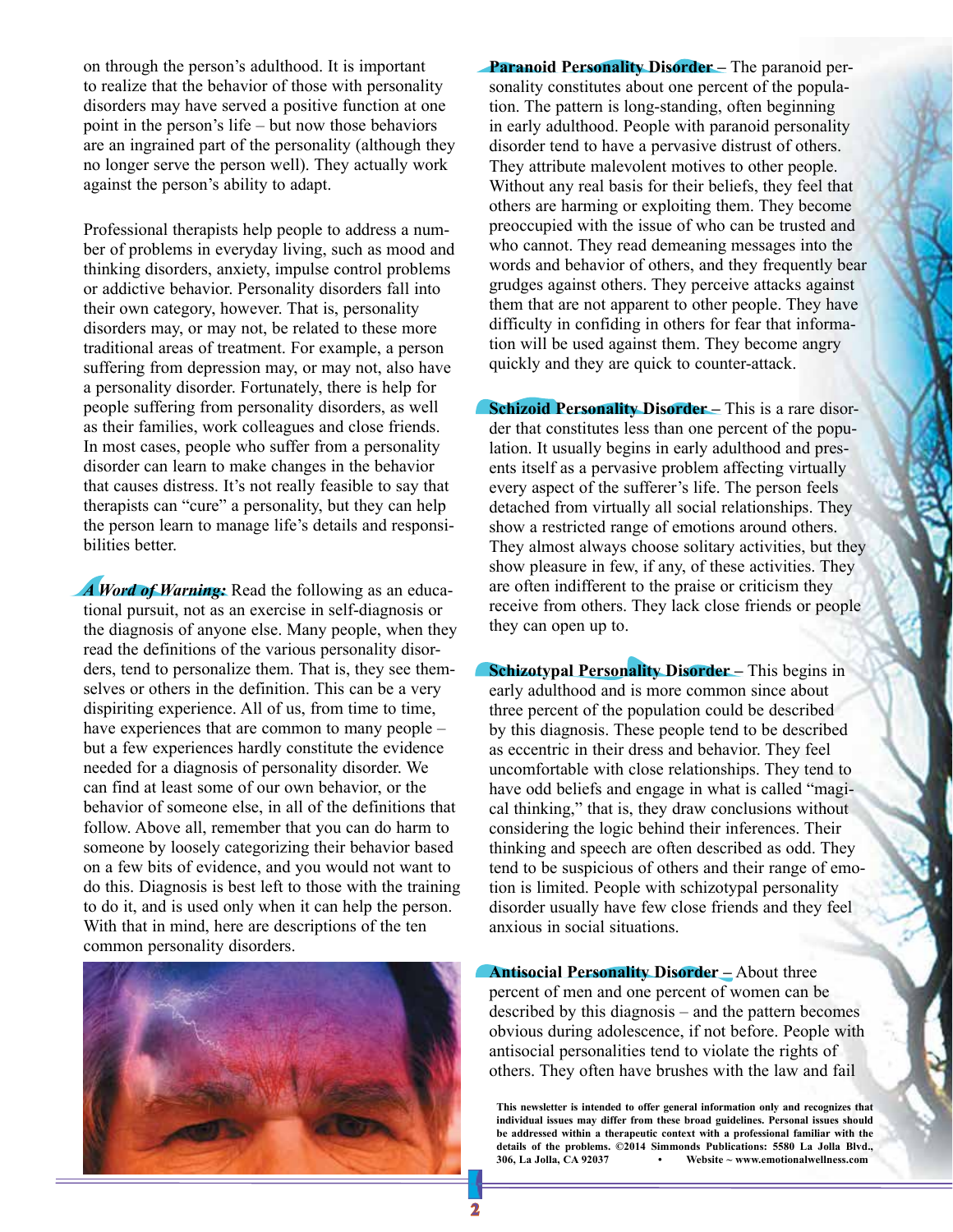to conform to social norms. They may lie to others or con others for personal gain. They are impulsive and fail to plan ahead. They manipulate others and often disregard their own safety or the safety of others. They are irresponsible with their work or financial obligations. People with antisocial personality disorder get into fights, and are irritable and aggressive around other people. A lack of remorse is one of the defining characteristics of this disorder.

**Borderline Personality Disorder –** The borderline pattern becomes apparent at least by early adulthood, and it is estimated that about two percent of the population suffers from this disorder. The defining characteristic of this disorder is instability of mood, self-image, and interpersonal relationships. In their relationships, people with borderline disorders tend either to idealize others or devalue them – and this can switch back and forth quickly. They fear both being abandoned by and becoming intimate with others. Their behavior is impulsive, and self-destructive threats are common. Their moods can change abruptly from happiness to misery, often over the course of only a few hours. They may feel empty inside and show frequent displays of temper, as well as suspicious thinking.

**Histrionic Personality Disorder –** About two to three percent of the population can be diagnosed with histrionic personality disorder, a problem which begins to show itself by early adulthood. The defining characteristic of this disorder is excessive expression of emotions and attention-seeking. Sufferers may feel uncomfortable when they are not the center of attention. They use their physical appearance to draw attention to themselves. They are often theatrical and dramatic – and they are suggestible and easily influenced by others. They express emotions in a rapidly shifting manner. People with histrionic personality disorder may think that their relationships are more intimate than they actually are.

**Narcissistic Personality Disorder –** This is a fairly rare disorder, affecting about one percent of



the population, and it first appears by early adulthood. A loose definition of narcissism is "self love." People with this disorder have a great need for admiration from others, but little capacity for empathy. They tend to be grandiose in their fantasy world and superior to others in their thoughts. They are preoccupied with fantasies of unlimited success and power, and they have a sense of entitlement (that is, they feel they deserve special treatment). They believe they are special or unique, and others may describe them as arrogant. They tend to exploit others and manipulate them, and they lack empathy for the feelings of other people.

**Avoidant Personality Disorder –** This is another rare disorder that describes less than one percent of the population. Again, it becomes apparent by early adulthood. People with this disorder are inhibited or timid. They feel inadequate, but are sensitive to negative criticisms. Unless they are certain they will be liked, they tend to avoid involvement with other people. They are preoccupied with being criticized or rejected by others, and they feel inadequate when people are being compared or evaluated. They are reluctant to take risks for fear of being embarrassed.

**Dependent Personality Disorder –** This disorder may affect less than three percent of the population, and it appears by early adulthood. It is characterized by an excessive need to be taken care of. People with this disorder tend to cling to others and to show a submissive stance in their interpersonal relationships. They have a fear of separation and they require others to assume responsibility for most life activities. Dependent personalities have difficulty in making everyday decisions, and they have difficulty in disagreeing with others for fear of being rejected. They are preoccupied with the fear of having to take care of themselves. They lack confidence in their own judgment, so they have difficulty in initiating projects. They go to any lengths to get nurturance from other people.

**Obsessive-Compulsive Personality Disorder –** This disorder, which usually shows itself by adulthood, affects about one percent of the population. People with this diagnosis are preoccupied with being orderly and perfect and they need a sense of mental and interpersonal control. They have difficulty with flexibility and openness. They often get so involved in rules, procedures and organization that the point of the activity is lost. Others may describe them as "workaholics." They are rigid and miserly, and they have difficulty in throwing out things. At work, they find it difficult to delegate tasks.